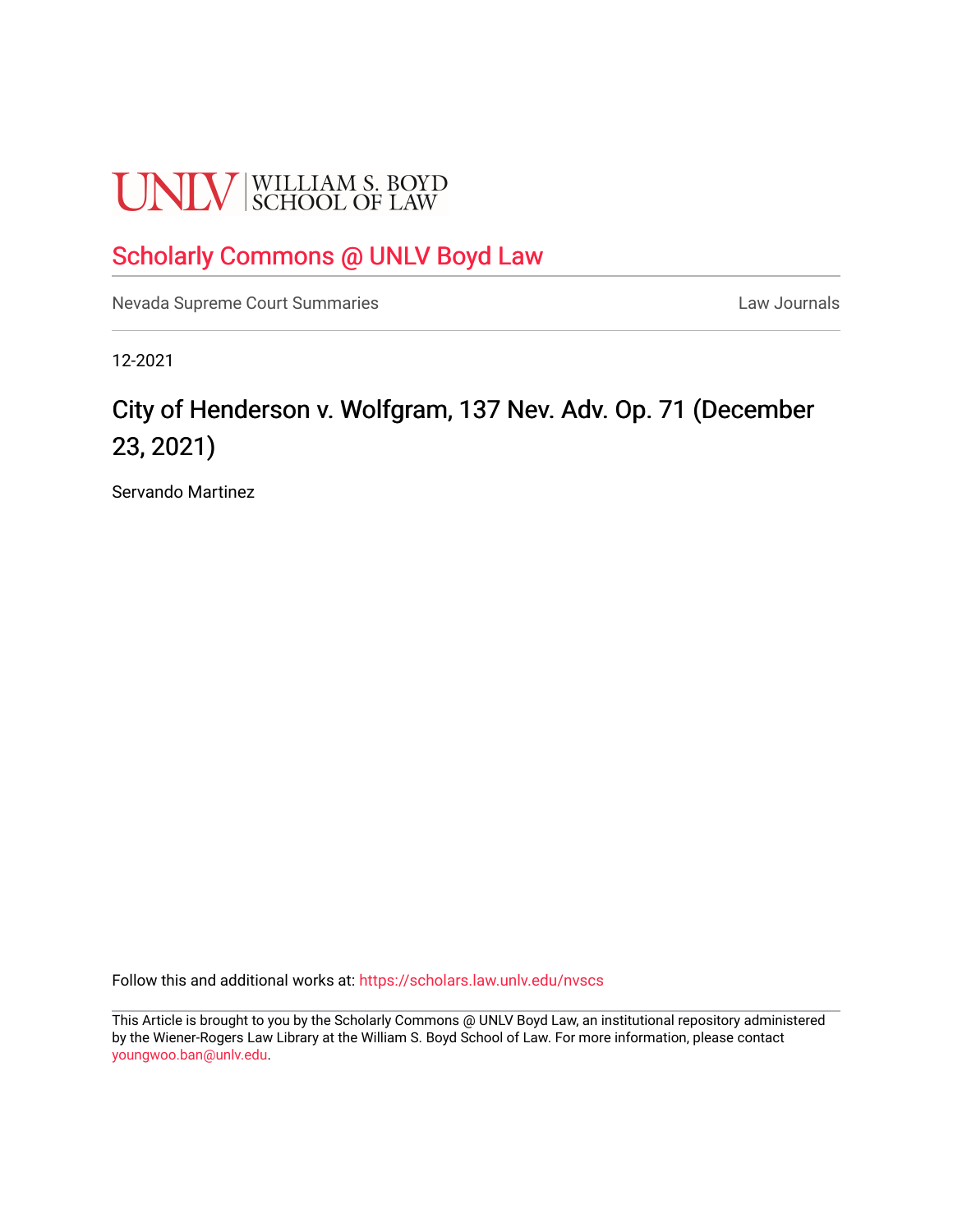## *City of Henderson v. Wolfgram*, 137 Nev. Adv. Op. 71 (December 23, 2021)<sup>1</sup> **EMPLOYMENT LAW: OVERTIME'S PLACE IN FULL WAGE-BASED NEVADA STATUTES**

#### **Summary**

This is an appeal from a district court order denying a petition for judicial review in a workers' compensation matter, arising from a firefighter requesting to reopen a workers compensation claim 2 years after the claim was closed after receiving medical advice that the injuries may be recurring. The question considered is whether the record supports a finding that the employee's "injury has lessened his ability to work." The standard for overtime in full wages claims, adopted in *NRS 616C.400.*, requires that a claimant must seek to reopen a claim "within 1 year after the date on which the claim was closed if... [t]he claimant did not meet the minimum duration of incapacity as set forth in NRS 616C.400 as a result of the injury."<sup>2</sup> The court concluded that the Legislature intended that full wages noted in NRS 616C.400(1) includes overtime payments. The court further affirmed the district court's decision to deny judicial review of this matter.

#### **Procedural History and Facts**

Prior to January 2015, Brian Wolfgram had been working for the City of Henderson as a firefighter. During this time period, Wolfgram filed a workers' compensation claim regarding injuries for his hands and elbows. The City, by and through its insurer, CCMSI, accepted Wolfgram's claim, and Wolfgram continued to be paid his normal base salary. Subsequently, Wolfgram sought no additional benefits and his workers' compensation claim was officially closed on January 26, 2015. However, on February 6, 2017, Wolfgram requested to reopen his

<sup>&</sup>lt;sup>1</sup> Servando Martinez.

 $2$  NRS 616C.400.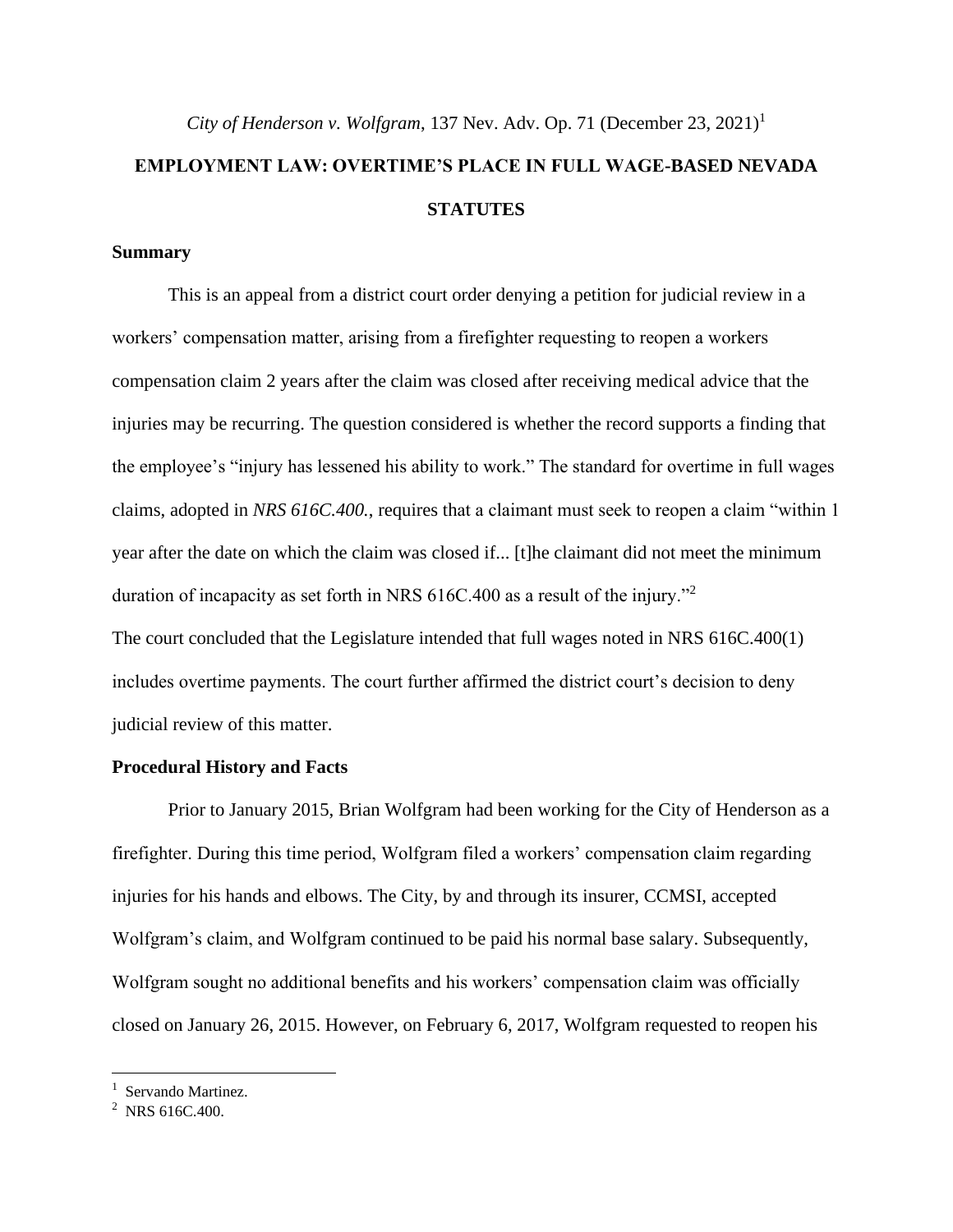claim after receiving medical advice that his hand and elbow injuries could be recurring. This request was subsequently denied. Wolfgram appealed this decision and the appeals officer found that Wolfgram's inability to earn overtime while on light duty meant that he was ineligible from earning full wages under NRS 616C.400(1). The appeals officer acknowledged that NRS 616C.390(5) did permit Wolfgram to apply to reopen the claim a year after it had closed due to "lifetime reopening rights." Nevertheless, Wolfgram's request was denied due to insufficient supporting medical evidence. The City then petitioned for judicial review of the officer's finding that Wolfgram had not earned his full wages. Judicial review was denied by the district court after a hearing concluded that Nevada state law provided support for the appeals officer's decision, which is at issue in this appeal.

#### **Discussion**

#### *Statutory interpretation of "full wages" is meant to include overtime*

The Court begins their analysis by reviewing administrative agency decisions "for clear error or an arbitrary and capricious abuse of discretion" and defer to an agency's findings of fact and "fact-based conclusions of law . . . if they are supported by substantial evidence."<sup>3</sup> The court states that "substantial evidence exists if a reasonable person could find the evidence adequate to support the agency's conclusion<sup>34</sup> in qualifying the legal question as a de novo case.<sup>5</sup>

The City primarily argues that the appeals officer erred in concluding Wolfgram did not receive his full wages because the entirety of his base pay was received. The City also claimed that overtime is voluntary and Wolfgram failed to make a claim for lost wages, specifically. However, Wolfgram responded that the appeals officer's decision is a correct statement of the

<sup>&</sup>lt;sup>3</sup> Law Offices of Barry Levinson, P.C. v. Milko, 124 Nev. 355, 362 (2008).

<sup>4</sup> *Id.* at 362; *See also* NRS 233B. 135(3)-(4) (defining substantial evidence and discussing judicial review of agency decisions).

<sup>5</sup> City of N. Las Vegas v. Warburton*,* 127 Nev. 682, 686 (2011).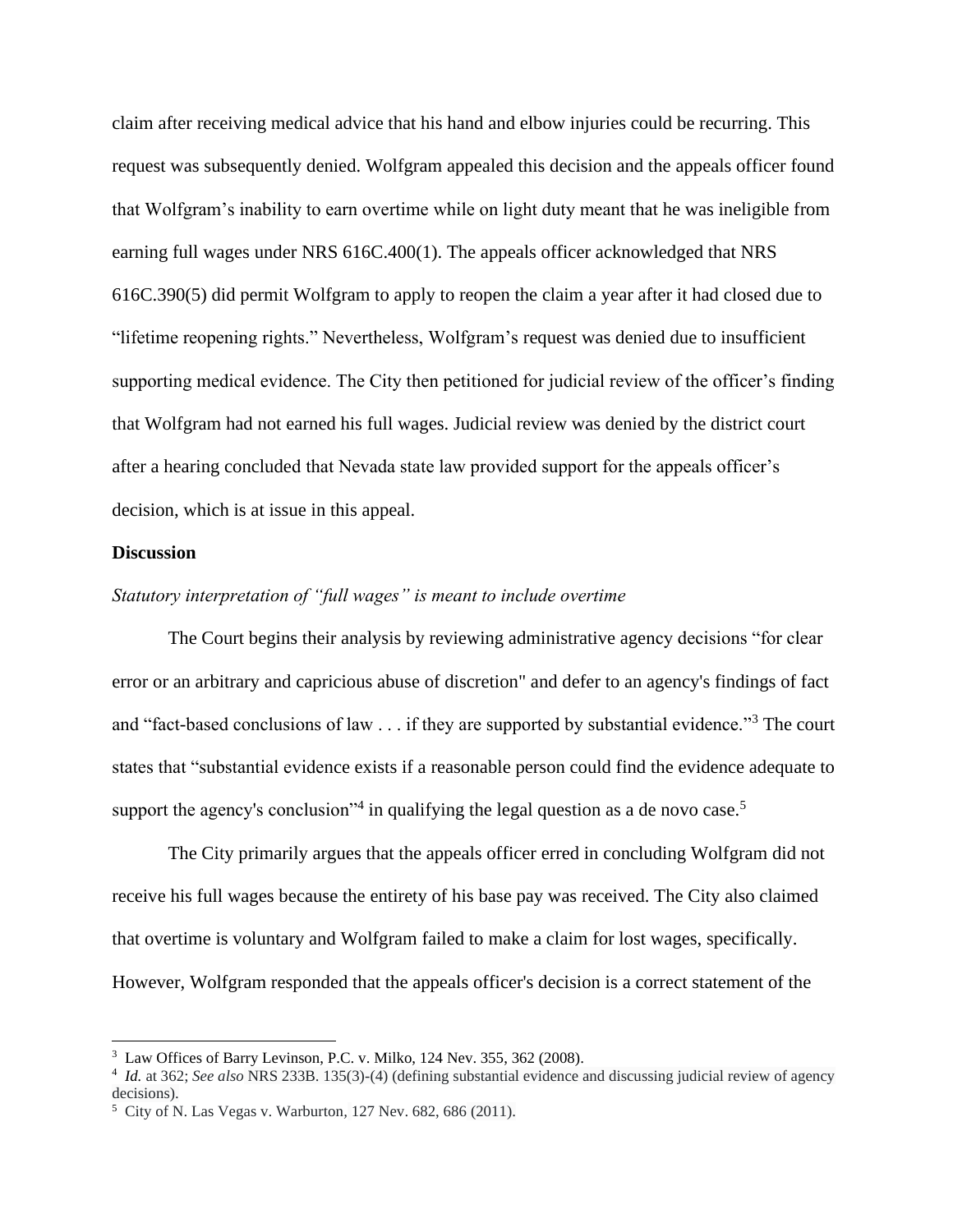law and supported by substantial evidence and he further asserts that it should not matter if overtime was voluntary when the record shows that Wolfgram regularly worked overtime immediately before the injury. NRS 616C.390 is the statutory authority here, addressing the reopening of closed workers' compensation claims. The statute provides that a claimant must seek to reopen a claim "within 1 year after the date on which the claim was closed if...[t]he claimant did not meet the minimum duration of incapacity as set forth in NRS 616C.400 as a result of the injury."<sup>6</sup>

Both parties presented reasonable arguments as to whether "full wages" includes the ability to earn overtime, which resulted in the court concluding that the statute is ambiguous in this respect.<sup>7</sup> The court recognized that "[F]ull wages" is not defined in the workers' compensation statutes or in the Nevada Administrative Code, and that the phrase predates any available legislative history. In fact, the holding declares that to conclude that "full wages" as used in NRS 616C.400(1) is always limited to the employee's base pay would therefore be contrary to how "wages" is used elsewhere in the statutory scheme, leading to an absurd result. The court then held that "full wages" as used in NRS 616C.400(1) can include overtime pay. Despite overtime being voluntary, the City does not dispute that it precluded Wolfgram from working overtime while he was on light duty due to his injury. More so, evidence in the record shows that, in the 12 weeks preceding his industrial injury, Wolfgram worked 96 hours of overtime, making up approximately 15 percent of his pay in that time period. The court found this to suffice as substantial evidence that supported the appeals officer's conclusion that Wolfgram regularly worked overtime preceding his injuries, finding that he was in fact

<sup>6</sup> NRS 616C.390.

<sup>7</sup> *See* Banegas v. State Indus. Ins. Sys., 117 Nev. 222, 225 (2001) (holding that a statute is ambiguous if it "is susceptible to more than one natural or honest interpretation").